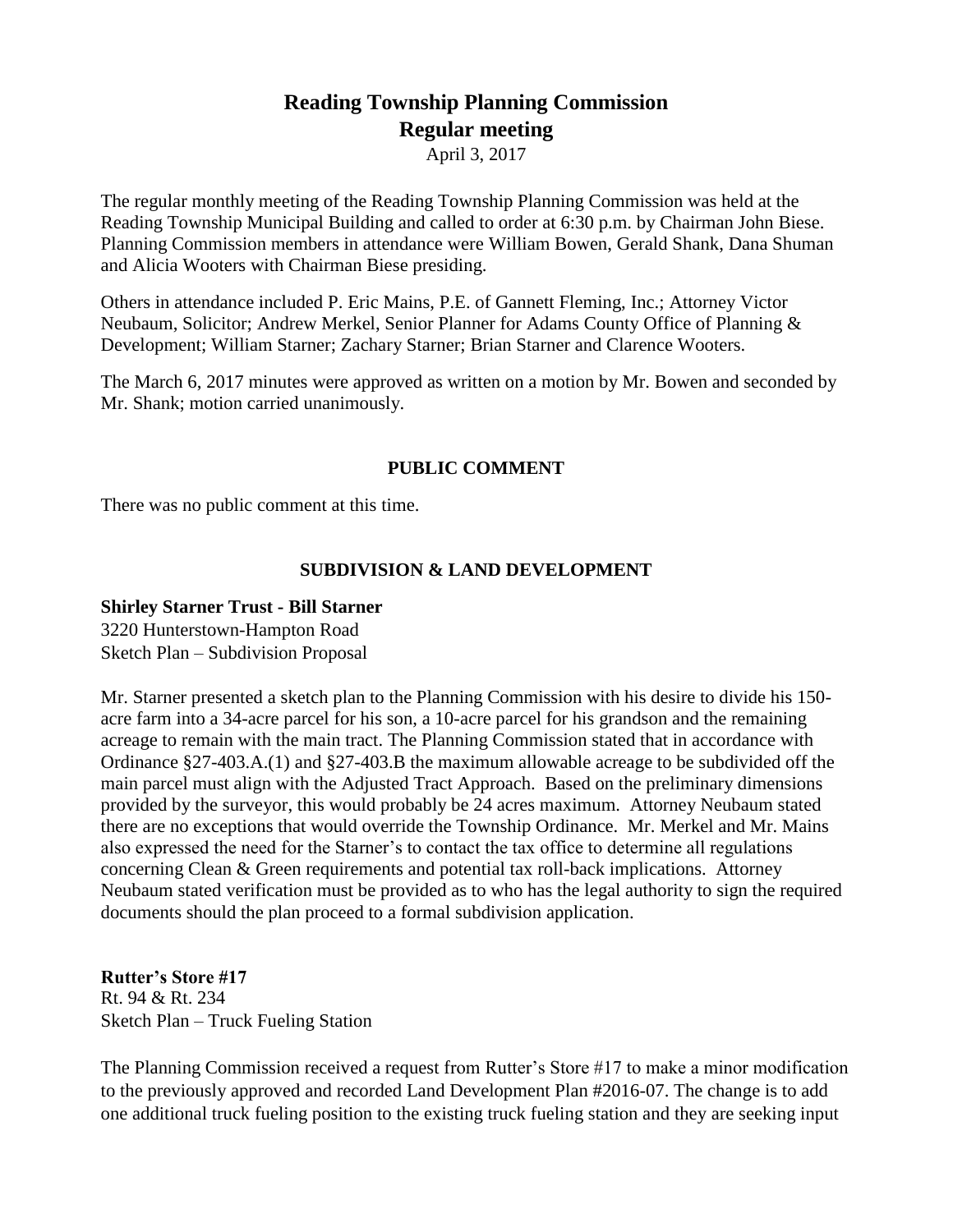on how to proceed. Mr. Mains updated the Planning Commission on the intent and purpose of the request. After receiving input from Mr. Mains and Mr. Merkel, the Planning Commission has agreed to review the formal request provided the following items are completed:

- 1. A one-page formal plat plan must be presented and include the following information:
	- a. Signature block for Planning Commission, Board of Supervisors and the Adams County Office of Planning and Development.
	- b. Under "General Notes" explain why the modification is requested and that the revision is to modify SALD #2016-07.
	- c. All technical specification so a decision can be made at the meeting.
- 2. Revised page must go through normal channels of review by the Planning Commission and Board of Supervisors during normal business meeting dates and times.
- 3. Copies of the plan must be distributed as follows if Rutter's desires the plan to begin the review process during the meetings in May:
	- a. Electronic copy to the Township office on or before April 21, 2017.
	- b. (2) Mylar and (2) paper copies to Township office on or before April 21, 2017.
	- c. Copies must include all seals, original signatures and notarization.
	- d. Paper copy to Adams County Office of Planning and Development along with the formal request for review. Mr. Merkel stated there is no fee for this review.
- 4. After all signatures are obtained, the plan must follow the normal steps to be officially recorded at the Adams County Recorder of Deeds Office.

# **Chesterfield – Phase I #2009-06**

Chesterfield Development Final Subdivision and Land Development Plan

Chesterfield was not present at the meeting as they continue to examine potential options for water supply for the development. The Planning Commission received and reviewed a progress report on updates that were completed since last month. The following items are verified as complete:

- 1. Reading Township Municipal Authority bill is paid and a letter acknowledging sufficient capacity and willingness to provide sanitary sewer for the project has been received.
- 2. The Reading Township Municipal Authority has approved the grinder pump installation and maintenance in addition to reviewing and approving the proposed cost estimates and submitted documentation to Mr. Mains for inclusion in the bond proposal.
- 3. Written documentation from Department of Environmental Protection has been received and reviewed by Mr. Mains regarding General Permit No. 5 and No. 7 clarifying the permits are still valid.

The following items were reviewed and are considered incomplete:

- 1. Attorney Neubaum stated the HOA must be revised in accordance with proposed changes. Some of the concerns involve fire hydrant responsibility, lighting, grinder pump installation and maintenance, development of the walking trails, etc. The revised HOA must be reviewed and approved by Mr. Mains and Attorney Neubaum prior to consideration by the Planning Commission.
- 2. Attorney Neubaum stated the detailed developers' agreement must be revised in accordance with proposed changes. The revised developers' agreement must be reviewed and approved by Mr. Mains and Attorney Neubaum prior to consideration by the Planning Commission.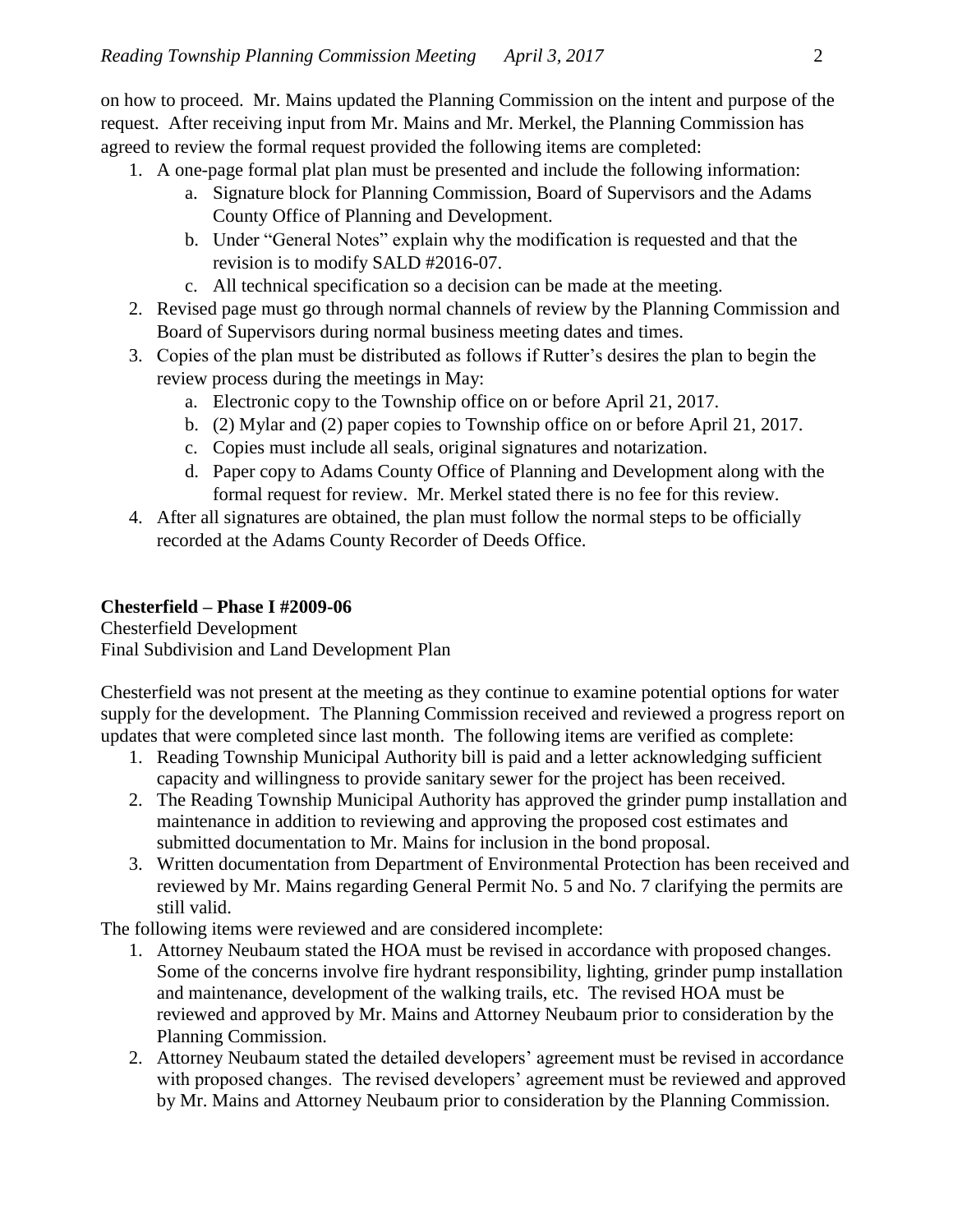- 3. Clarification, documentation, and financial surety must be provided detailing the Water Main System that is proposed for the development. Mr. Dawood mentioned they are considering developing their own on-site water system. This will require DEP input and compliance with Township Ordinance.
- 4. The original Adams County Court recorded Stormwater Management/Best Management Practices Facilities and Maintenance Agreement must be received by the Township.
- 5. Upon completion of the above-mentioned items and any other issues, a final Plan Set must be received with all seals, certifications and original signatures.
- 6. Approved bond amount verified by Eric Mains and presented to the Planning Commission as part of the review process.

After a time of general discussion, Mr. Bowen motioned and Ms. Shuman seconded to table the plan until additional information is received; motion carried unanimously.

#### **ZONING HEARING**

### **Todd C. Racey #2017-01Z** Carlisle Pike

The Planning Commission continued their discussion on the Zoning Hearing request for a Special Exception to hold weddings and other events at the Carlisle Pike address that was presented at last month's meeting. Attorney Neubaum updated the Planning Commission with his findings after reviewing the Township Ordinance. Commercial Use within the Land Conservation District is not permitted; Home Occupation is not permitted and there is no mention within the Ordinance that a Special Exception is permitted. After a time of discussion and on a motion by Mr. Shank and a second by Mr. Bowen, the Planning Commission recommends the Zoning Hearing Board deny this application due to the fact §27-1306 and §27-305(F) do not apply for a commercial venture in the Land Conservation District and recommends the applicant consider another area within the Township where this type of commercial venture is permitted. The Planning Commission also requests the Board of Supervisors consider use of property within the Land Conservation District as a policy discussion for subsequent review and consideration; motion carried unanimously.

### **MISCELLANEOUS**

#### **On-Lot and Community Sewage Systems**

Mr. Mains presented a final draft of the updates that are being proposed to change Part 2 of Chapter 18 of the Reading Township Code of Ordinances. Mr. Merkel and Attorney Neubaum provided additional input on notification of residents. Attorney Neubaum recommends protocols be established for the Sewage Enforcement Officer detailing exact procedure for notification of residents and entering the property for inspection purposes. This discussion should be finalized and put in writing prior to full implementation of the Ordinance Amendment. On a motion by Mr. Shank and a second by Mr. Bowen, the Planning Commission recommends the On-Lot and Community Sewage System Ordinance Amendment Chapter 18, Part 2 proceed to the Board of Supervisors for subsequent review and consideration of revisions and to authorize preparation of the Ordinance Amendment; motion carried unanimously.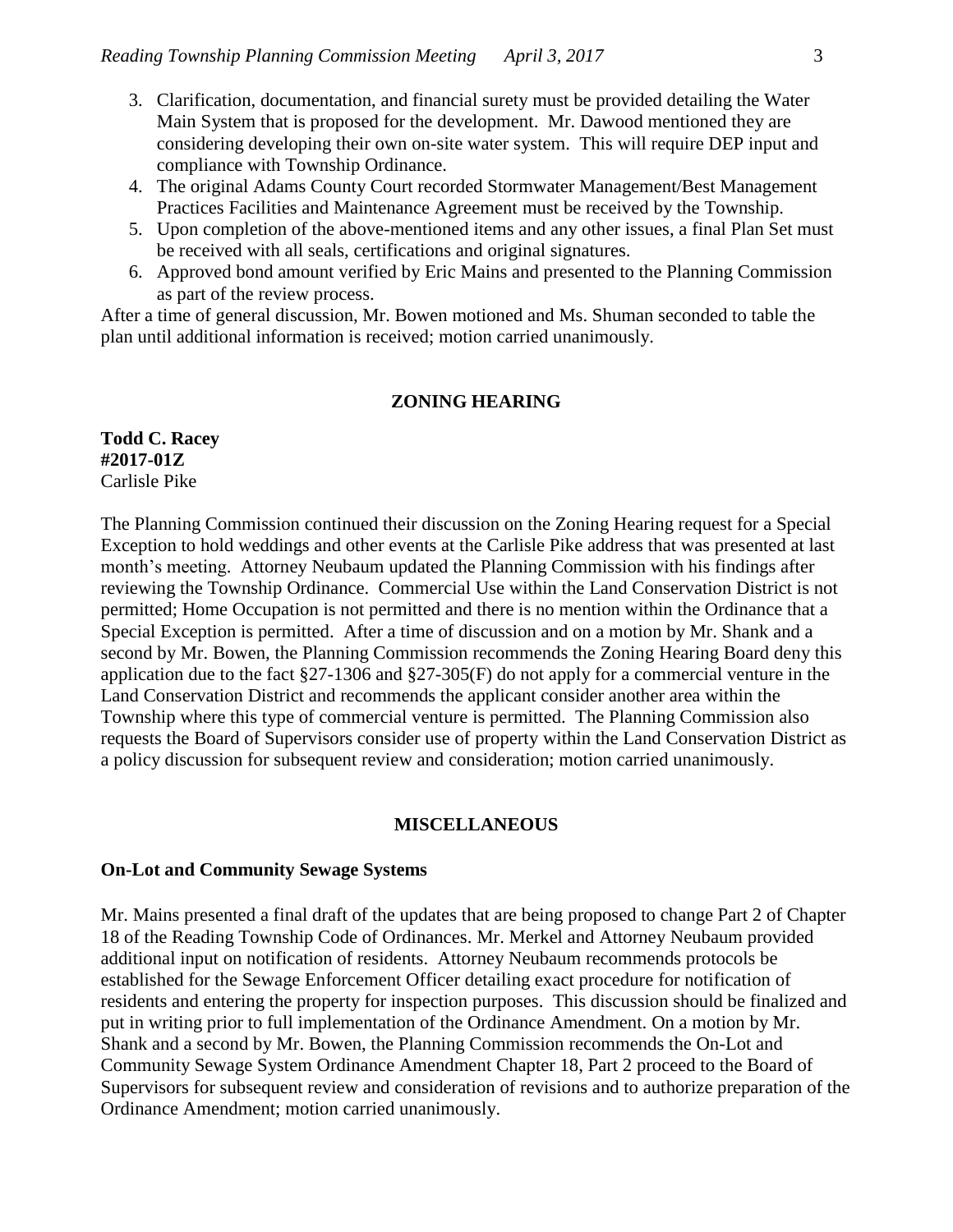### **Hampton Alley Reconstruction/Restriction Study**

The Planning Commission received a cost analysis from Advantage Engineers to provide Geotechnical Engineering Services for evaluating the existing pavement along the alleys within Hampton. This study is designed to provide information as the Township considers weight restrictions on the alleys as discussed during the March 2017 Planning Commission meeting. On a motion by Ms. Shuman and a second by Ms. Wooters, the Planning Commission recommends the Proposal to Provide Geotechnical Engineering Services presented by Advantage Engineers proceed to the Board of Supervisors for subsequent review and consideration for approval at a cost of \$3,950.00; motion carried unanimously.

#### **Recreation Plan/Fee-In-Lieu-Of Document**

Chairman Biese updated the Planning Commission on a discussion he had with Mr. Rob Thaeler, Principal Planner of the Adams County Office of Planning and Development regarding various options on the Recreation Plan/Fee-In-Lieu-Of Document. On a motion by Chairman Biese and a second by Mr. Shank, the Planning Commission recommends the Board of Supervisors schedule a meeting with Mr. Thaeler and any available Planning Commission members for subsequent review and consideration on how to proceed for final preparation of the Recreation Plan/Fee-In-Lieu-Of Document; motion carried unanimously.

#### **Hillandale Gettysburg SALD #2016-05**

Attorney Neubaum updated the Planning Commission on the status of the Hillandale Gettysburg Land Development Plan. This plan was conditionally approved and all conditions have been completed except the §22-309 requirement to provide Bond/Surety in the amount of \$215,312.97. Attorney Heiser, representing Hillandale subsequently requested a waiver to this condition so the plan could be recorded at the Adams County Recorder of Deeds Office. The Board of Supervisors provided the option of either providing the bond or providing the Township with a refundable escrow amount to held by the Township until the Land Development started and the required bond was provided or the entire project was officially abandoned. Attorney Neubaum stated that his correspondence has gone unanswered and is requesting the Planning Commission consider revoking the Time Waiver and requiring them to finalize this condition and record the plan or have the Board of Supervisors deny the plan. On a motion by Mr. Shank and a second by Ms. Shuman, the Planning Commission recommends the Board of Supervisors revoke the Time Waiver and notify Hillandale Gettysburg in writing that the plan must be finalized within 90 days with either the require bond or escrow amount and have the plan recorded or the plan will be denied; motion carried unanimously.

#### **PUBLIC COMMENT**

There was no public comment at this time.